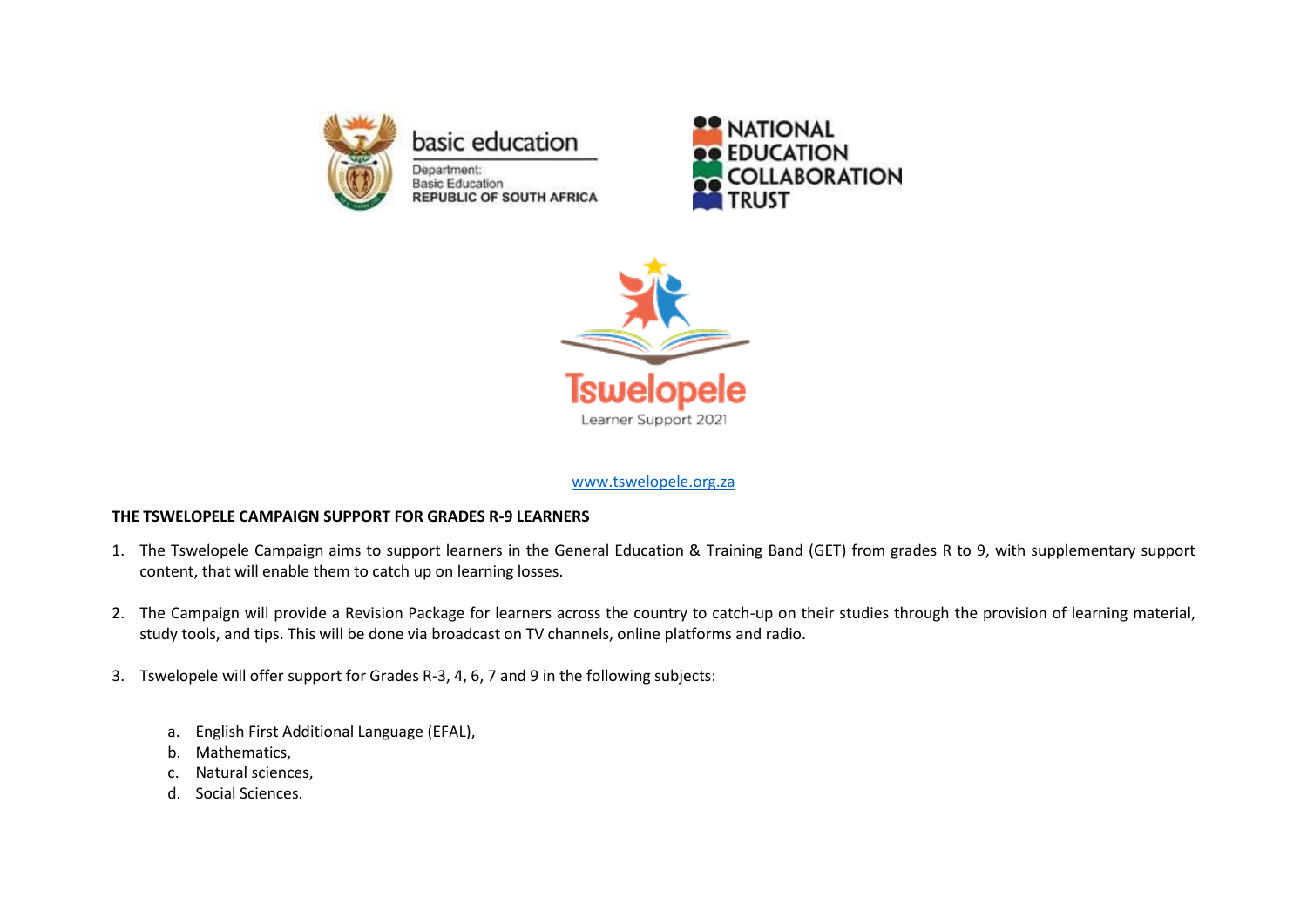### **WHERE TO CATCH THE TSWELOPELE CAMPAIGN CONTENT?**

|    | <b>PLATFORM</b>                                                                                                                                                                                                     | <b>OFFERINGS</b>                                                                                               | <b>TARGET AUDIENCE</b> |
|----|---------------------------------------------------------------------------------------------------------------------------------------------------------------------------------------------------------------------|----------------------------------------------------------------------------------------------------------------|------------------------|
| 1. | Television: DBE Tv (OVHD - Channel 122)                                                                                                                                                                             | Grades R-4: Life Skills, Mathematics,<br>$\bullet$<br>Literacy/ EFAL (in English)                              | <b>Learners</b>        |
|    | TV Schedules are available on the Tswelopele<br>website: www.tswelopele.org.za                                                                                                                                      | Grades R-3: Life Skills, Mathematics &<br>$\bullet$<br>Literacy (in isiZulu)                                   | <b>Learners</b>        |
|    |                                                                                                                                                                                                                     | Incremental Introduction to an African<br>$\bullet$<br>Language: Home Languages                                | <b>Learners</b>        |
|    |                                                                                                                                                                                                                     | <b>Edutainment:</b> Support content for teaching<br>$\bullet$<br>and learning                                  | <b>Learners</b>        |
|    |                                                                                                                                                                                                                     | Teacher Development: Foundation Phase                                                                          | <b>Teachers</b>        |
|    |                                                                                                                                                                                                                     | <b>Parent support</b><br>$\bullet$                                                                             | <b>Parents</b>         |
|    |                                                                                                                                                                                                                     | <b>Curriculum Support Programmes:</b><br>$\bullet$<br>Additional curriculum support content for all<br>grades. | <b>Learners</b>        |
|    |                                                                                                                                                                                                                     | Grade 9: History<br>$\bullet$                                                                                  | <b>Learners</b>        |
|    |                                                                                                                                                                                                                     | Grades 4-9: EFAL, Mathematics, Natural<br>$\bullet$<br>Sciences from 01 August 2021.                           | <b>Learners</b>        |
|    |                                                                                                                                                                                                                     |                                                                                                                |                        |
| 2. | <b>Radio: Community Radio Stations across all 9</b><br>provinces<br>Broadcasts will commence in July and the<br>schedules will be made available on the<br>Tswelopele Website as soon as they<br>becomje available. | Grades 1-4 EFAL: Lessons based on the DBE<br>$\bullet$<br>Rainbow Series of Workbooks                          | <b>Learners</b>        |
|    |                                                                                                                                                                                                                     |                                                                                                                |                        |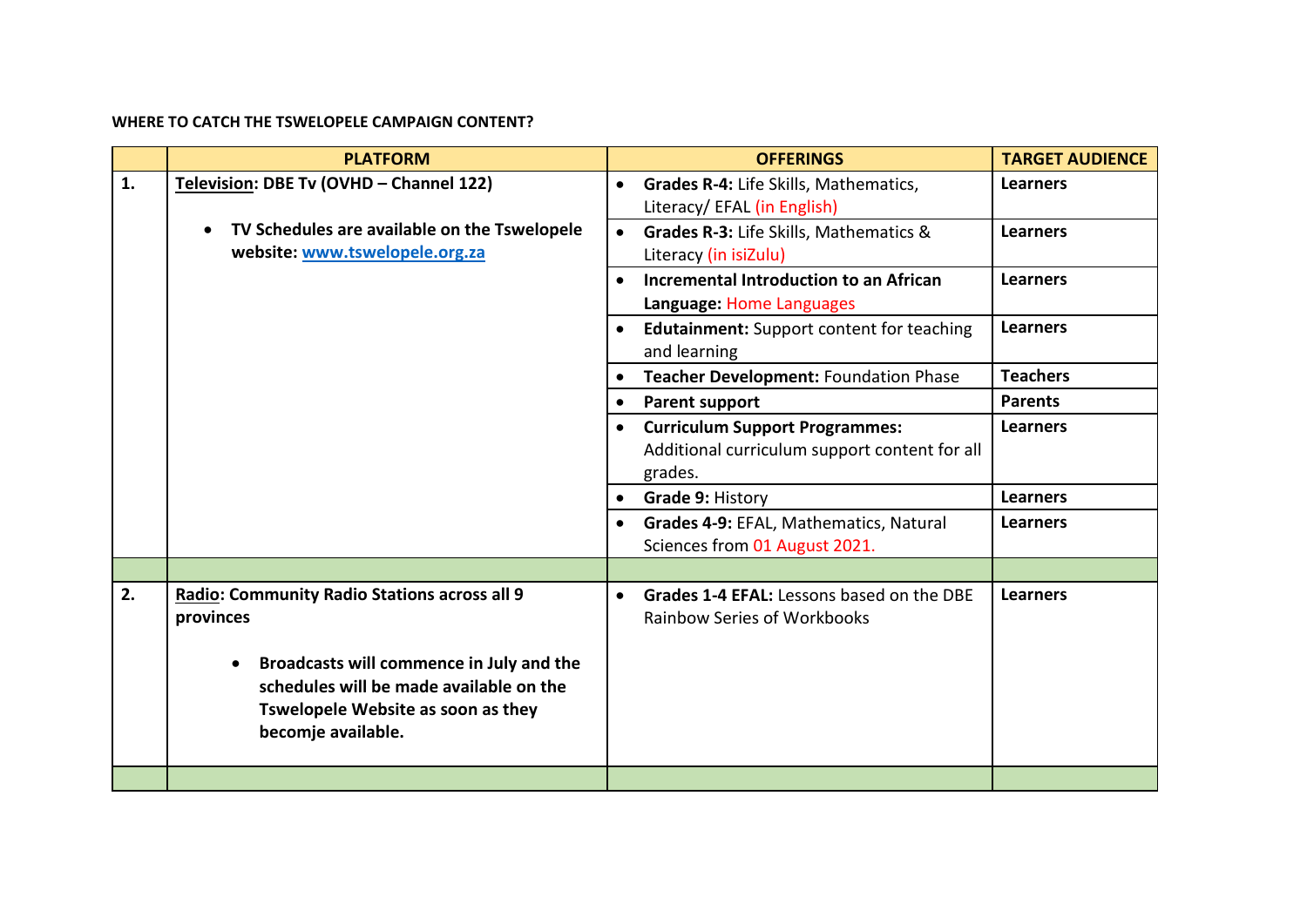|    | <b>PLATFORM</b>                                                                                                                                 | <b>OFFERINGS</b>                                                                                                                                                                                                                                                                                                                                                                                                                                                                                 | <b>TARGET AUDIENCE</b>                   |
|----|-------------------------------------------------------------------------------------------------------------------------------------------------|--------------------------------------------------------------------------------------------------------------------------------------------------------------------------------------------------------------------------------------------------------------------------------------------------------------------------------------------------------------------------------------------------------------------------------------------------------------------------------------------------|------------------------------------------|
| 3. | Tswelopele Website:<br>Support material for learners, teachers and<br>parents is available on the Tswelopele<br>website (www.tswelopele.org.za) | View schedules of TV offerings<br>$\bullet$<br>View & download subject materials<br>(Mathematics, Natural Sciences &<br>Technology)<br>Youtube video lessons broadcast on DBE TV<br>(OVHD - Channel 122)<br>Resources for teachers<br>Resources for parents<br>Recommended books<br>Akili and Me Videos<br><b>Ubongo Videos</b><br>Remote Learning Guidelines for parents and<br>teachers<br>Tswelopele Partners: Click on our partners<br>and access their websites for additional<br>resources | <b>Learners, Teachers</b><br>and Parents |
|    |                                                                                                                                                 |                                                                                                                                                                                                                                                                                                                                                                                                                                                                                                  |                                          |
| 4. | <b>Social Media:</b><br><b>Tswelopele Facebook Page:</b><br>https://www.facebook.com/tswelopeleSA/                                              | Please "Like" the Tswelopele Facebook<br>Page and get:<br>Daily television broadcast<br>$\circ$<br>schedules and updates<br>Literacy puzzles, Mathematics<br>$\circ$<br>puzzles. competitions, etc.                                                                                                                                                                                                                                                                                              | Learners, parents,<br>teachers           |
|    |                                                                                                                                                 |                                                                                                                                                                                                                                                                                                                                                                                                                                                                                                  |                                          |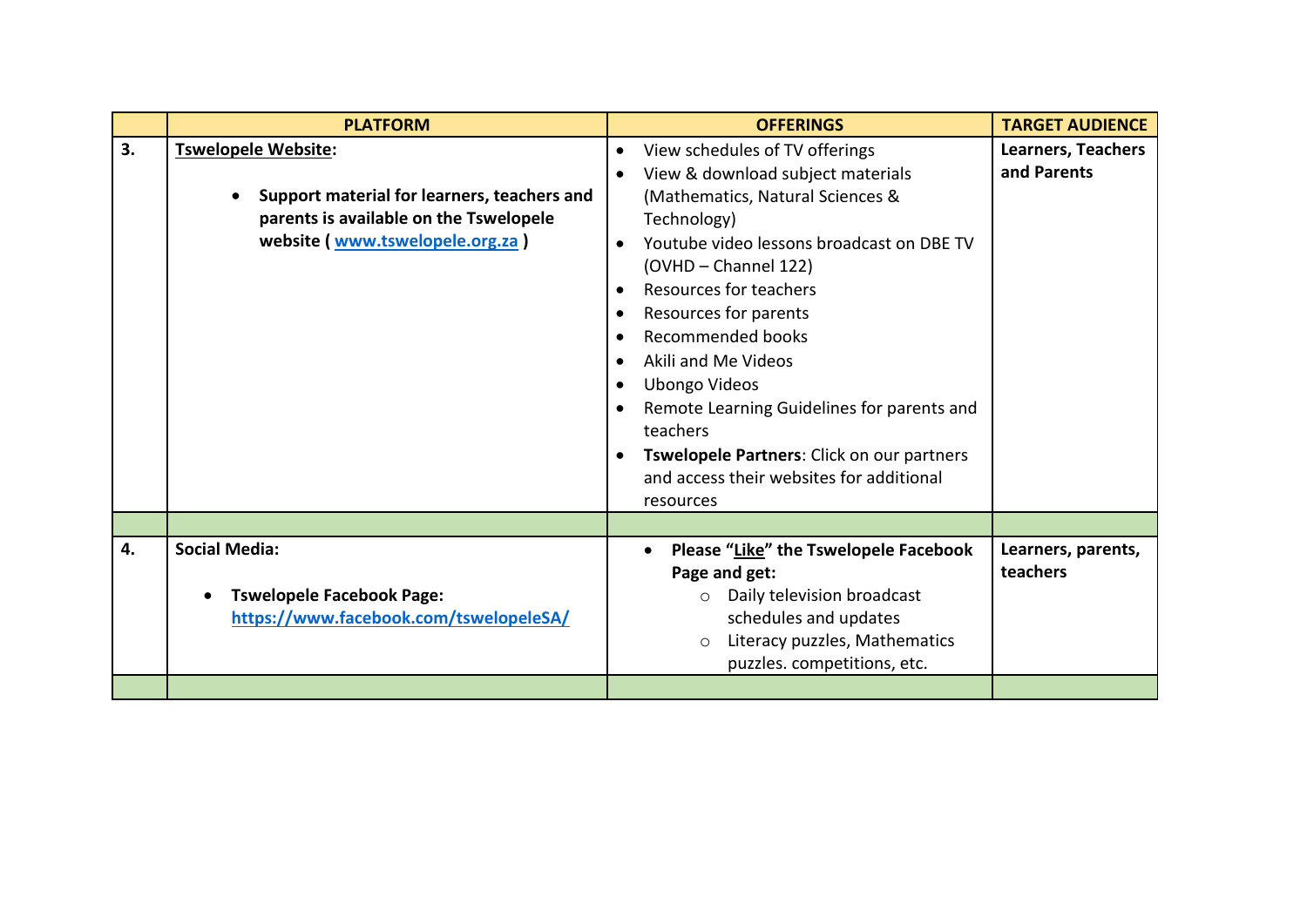### **TEN FREQUENTLY ASKED QUESTIONS ABOUT TSWELOPELE**

#### **1. What is the Tswelopele Campaign about?**

The Tswelopele Campaign is a Remote Learning Campaign, which means that it provides support for teachers, learners, and parents via a range of platforms. It enables learners and teachers to access teaching, learning and support content both at school, but importantly also, when away from the school site. Parents and carers are also supported with information that helps them to support learners. The various platforms include television, radio, digital platforms such as the internet, Youtube, and social media.

### **2. Which grades and subjects will be covered by the Tswelopele Campaign?**

The Tswelopele Remote Learning Campaign covers the following grades and subjects:

- **Grades** 3, 4, 6, 7 and 9
- **Foundation Phase Subjects**: English First Additional Language (EFAL), Mathematics and Life Skills (offered in isiZulu), and isiZulu Home Language.
- **Intermediate & Senior Phase subjects**: EFAL, Mathematics, Social Science, and Natural Sciences

### **3. Why are the subjects EFAL, Mathematics and Natural Sciences only focused on?**

We are unable to cover all subjects due the limited time on television and radio. Also, these subjects are important for the following reasons:

- These core subjects are important for concept formation going forward into the higher grades.
- EFAL focuses on core skills of reading and viewing, writing and presenting, listening and speaking, and language structures and conventions.
- Mathematics is important to ensure that learners become numerate (calculating), and
- Natural Sciences help us study the things or phenomena around us.

### **4. If I miss a radio or television broadcast, will I be able to catch it at a later stage?**

You will be able to catch any lessons at a later stage in the following ways:

Repeat broadcasts on the OVHD channel (Channel 122). Check out the Tswelopele broadcast schedule on the website.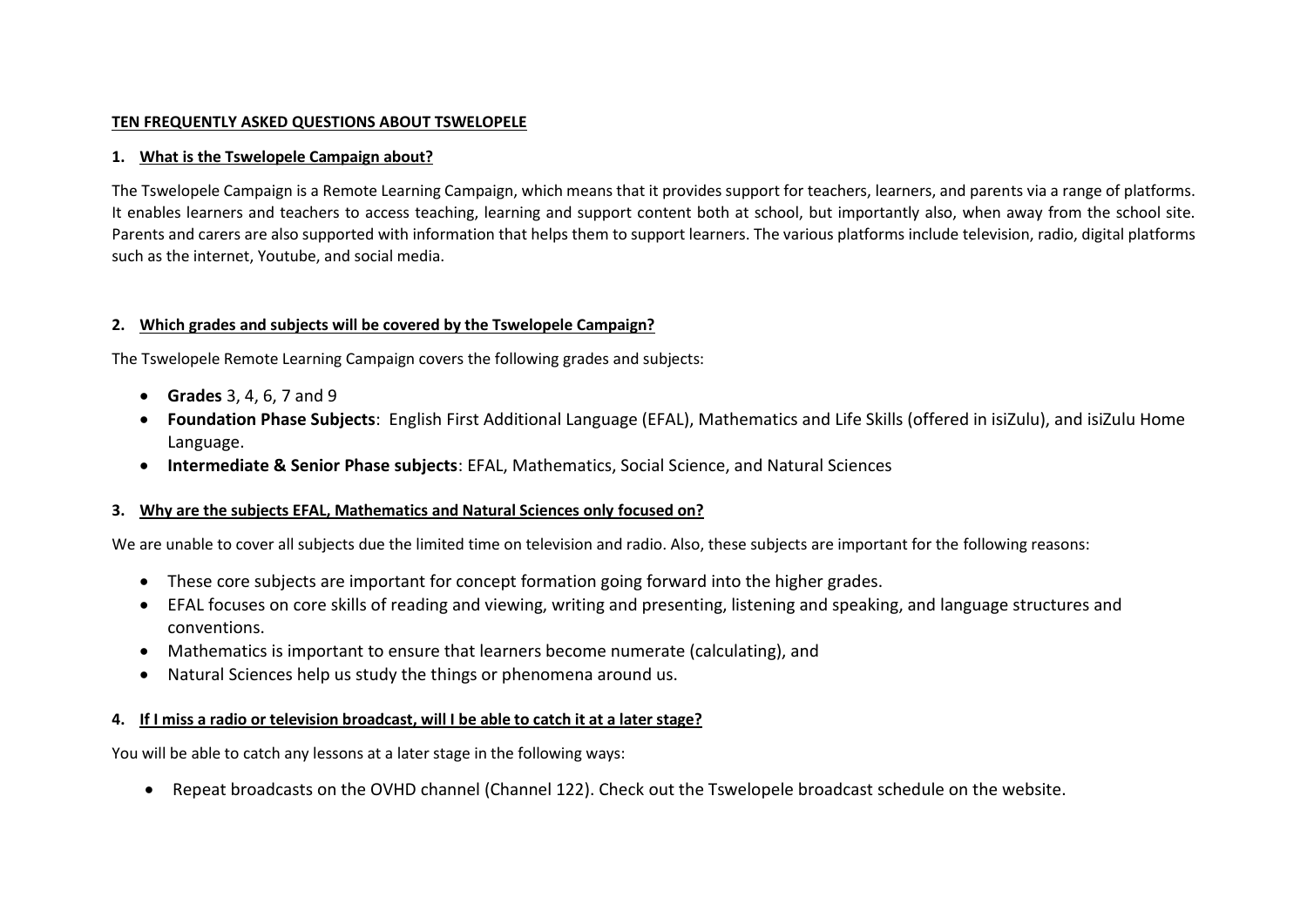- The Tswelopele website (Tswelopele.org.za).
- DSTV Catch Up from 01 June 2021
- –YouTube <https://www.youtube.com/2Enableorg>

# **5. Where can I get a broadcast schedule?**

The broadcast schedule is available on the Tswelopele website. You can also ask your school to download and print it for you.

# **6. Where can I get assistance if I don't understand something?**

If you do not understand anything, you should ask the following persons for assistance:

- Your teachers
- Your parents or carers
- An older brother or sister

# **7. How can teachers assist learners?**

Teachers can help learners in the following ways:

- Provide them with a schedule of TV broadcasts.
- Ask learners to tell what they learnt from various broadcasts.
- Revise topics that learners watched or listened to
- Refer learners to where they can access broadcasted lessons which they have missed.

# **8. How can parents and carers assist their children?**

Parents can assist their children in the following ways:

- Make time for learners to watch or listen lessons on TV or radio.
- Ask learners what they learned.
- Provide learners with a schedule of TV and Radio broadcasts
- Support them in accessing learning content remotely on their computers, cell phones, etc.
- Discuss the Campaigns with learners.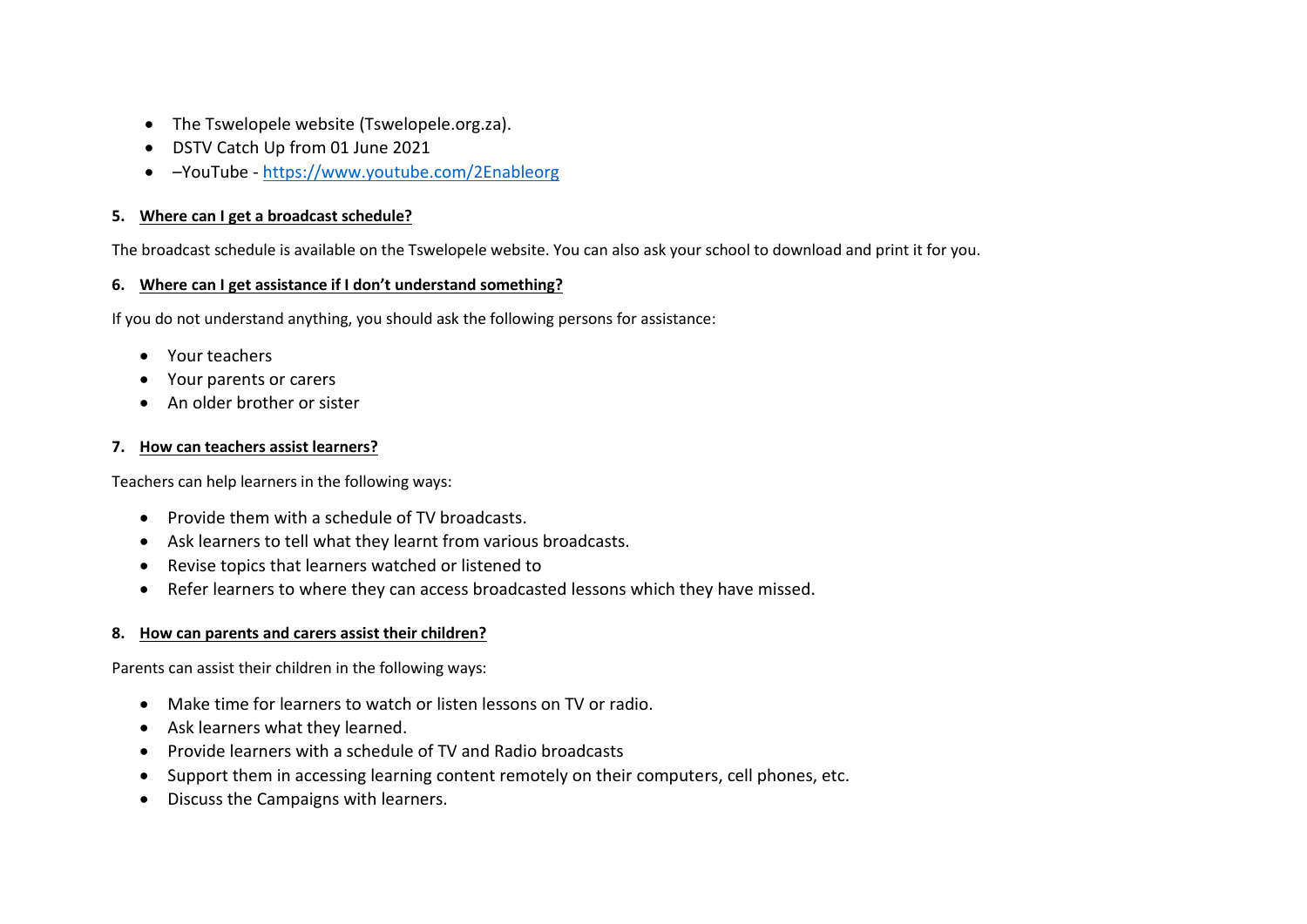# **9. Will the Tswelopele help me with my assessments/ tests/ examinations?**

The Tswelopele Campaign will cover the core aspects of the term's work (Terms 2-4). As such it will assist learners to revise and/ or catchup on the work they should have done at school. Tswelopele therefore can assist learners prepare for the assessments.

### **10. How can I get maximum benefit from the Tswelopele television and radio lessons?**

To gain from the Tswelopele Campaign, you should do the following:

- Get the broadcast schedule and listen to the lessons.
- Ask your teachers and parents/ carers about anything that you do not understand.
- Make notes while you listen to the lessons.
- Listen to repeat broadcasts over the weekends, on the internet, and the Tswelopele website.
- Study regularly and refer to your notes and textbooks.
- Read regularly and revise your work as often as you can.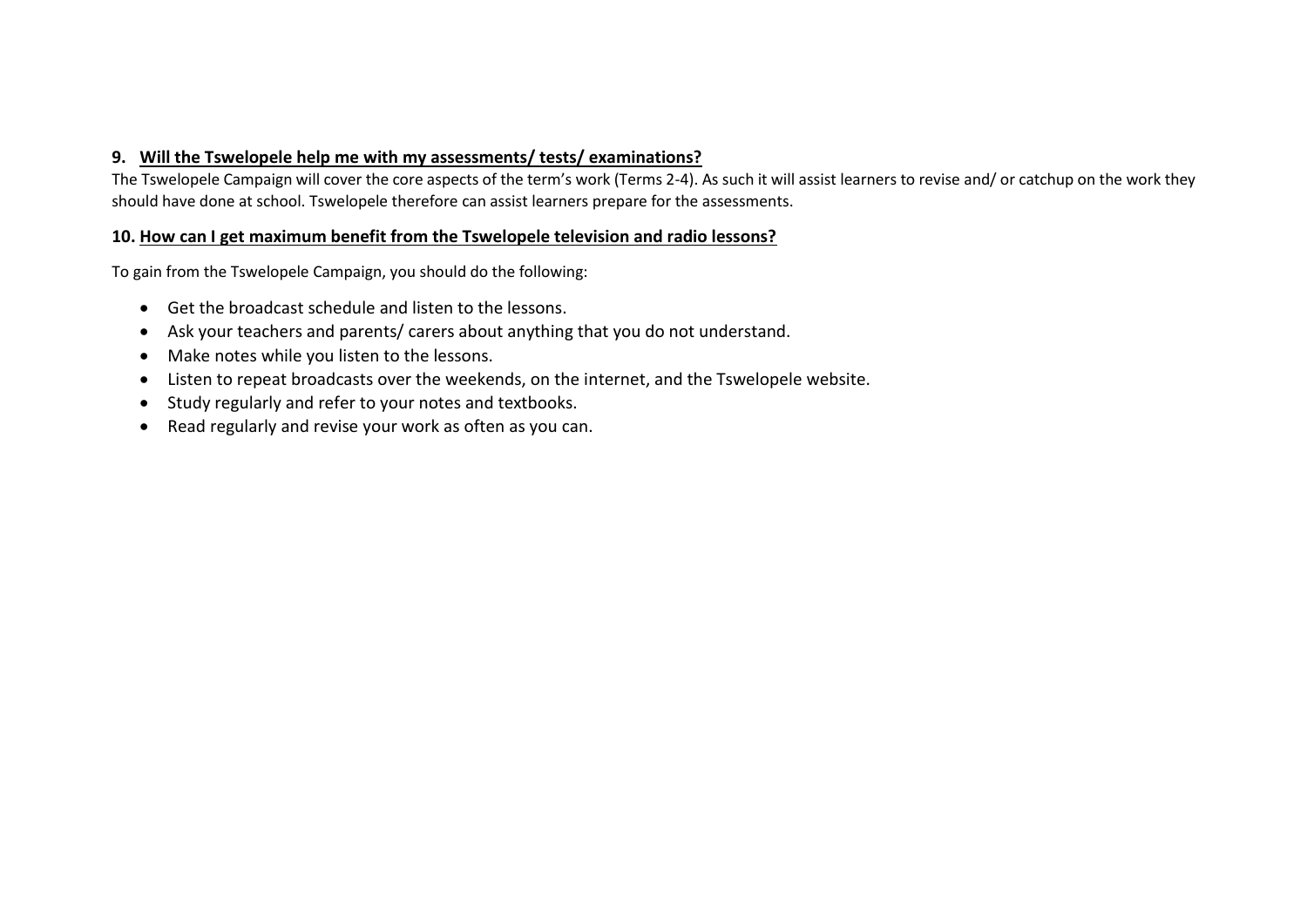







The *Woza Matrics* campaign has returned to again offer support to Grade 12 learners in ten subjects from 1 April to 15 December 2021. *Woza Matrics* is a free-toair television initiative, launched by Minister Angie Motshekga, on 25 August 2020, following the academic disruptions caused by COVID-19.

*Woza Matrics 2021 Catch Up Campaign, is led by a partnership between the DBE, NECT and ETDP SETA. Woza Matrics is a supplementary remote learning support* programme that seeks to benefit an estimated 1.3 million matriculants with learning continuity, catch up on curriculum learning, Grade 11 and matric revision and exam preparation, is led by Department of Basic Education (DBE), the National Education Collaboration Trust (NECT) and the Education, Training and Development for Practice (ETDP) Sector Education and Training Authority (SETA). The Campaign is implemented as a growing national network of remote and digital learning partners including the South African Broadcasting Corporation (SABC), Multichoice and eMedia Investments, Old Mutual, Digicampus, Siyavula, Kagiso Trust, CAPS Radio, PrimeStars, MTN SA, UNICEF, Programme for Improved Learning Outcomes (PILO) as well as mobile educational apps like Matric Live and Virtual Educator-Led Learning Experiences (VELLE).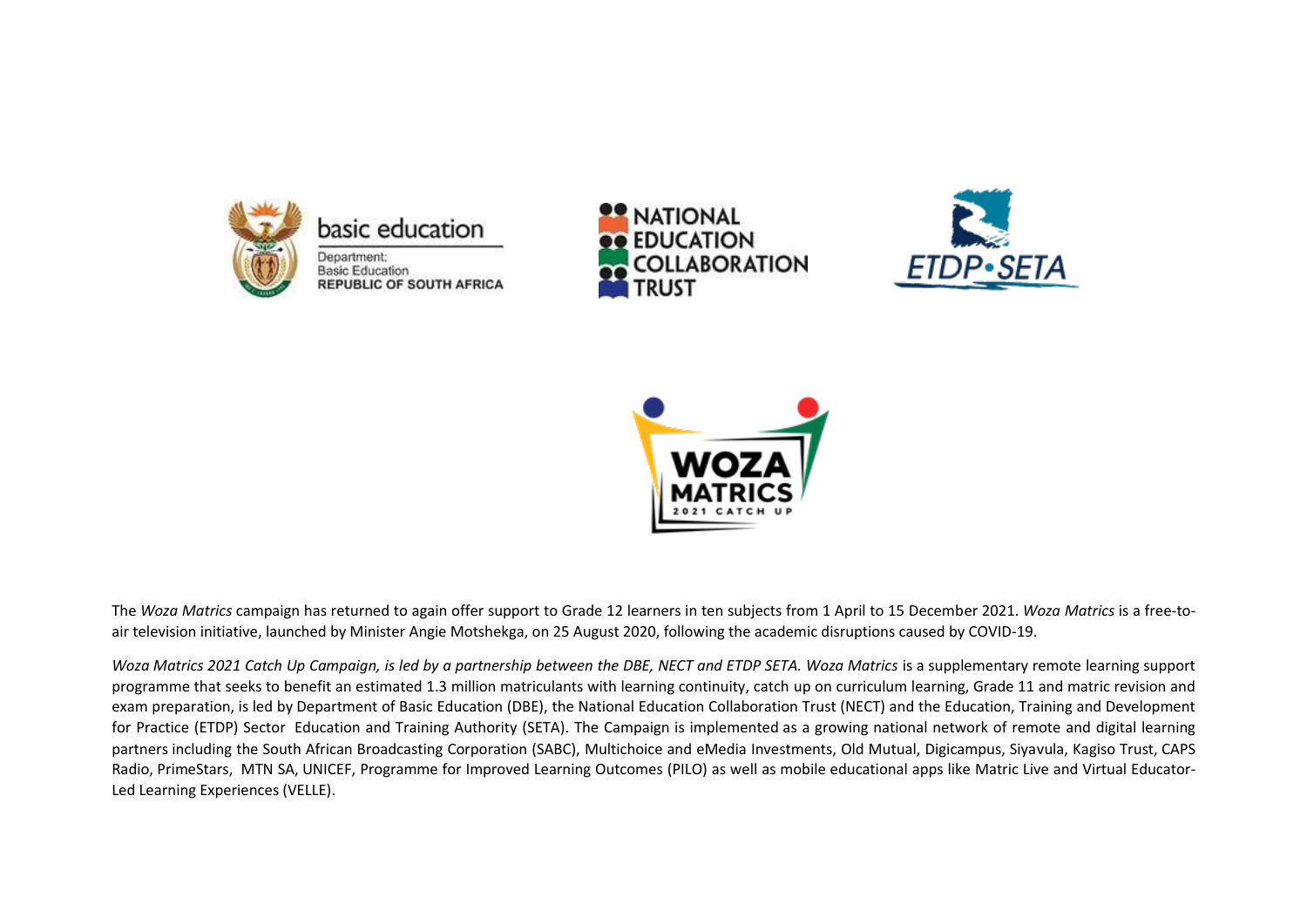Quality learning content on critical topics, are available in the following subjects: Mathematics; Life Sciences; Geography; Physical Science; Accounting; Economics; Mathematics Literacy; English First Additional Language; History; and Business Studies. In addition to academic learning support, *Woza Matrics* will provides care, support and stress management programmes for learners, parents and teachers.

*Woza Matrics* is broadcast on SABC 1 on Saturdays from 06h00 to 08h00 and 09h00 to 10h00; Sundays from 07h00 to 08h00 and on Mondays and Thursdays from 23h00 to 00h000. The same content is also broadcast on DSTV Catch Up and on DBEtv on Openview (Channel 122) seven days a week. In addition, lessons and exam guide shows are also available on a dedicated Woza Matrics YouTube channel, and via 27 community radio stations across the country, with additional tutor support provided through VELLE on Telegram and learning support resources via the Matric Live App. A wide-reaching communications campaign will ensure learners, parents and teachers across the country are continually informed about broadcasting content and time slots through print, chat platforms, social media, radio and television.

Active partnerships and collaborations; DBE and Provincial Education Department (PED) involvement and guidance; integrated matric voices; interactive lessons, including sign language; and engaged subject specialists were critical success factors in 2020. Lessons learnt from 2020, include the strengthening of links to existing initiatives, as well as enhancing teacher and parent support; and the building of curriculum content base and better learning resources.

#### **Platform Details**

In order to extend access to the Remote Learning programme to as many learners as possible, multiple platforms are be used through which to distribute the academic lessons, Care and Support for Teaching and Learning (CSTL) and Communications and Advocacy messaging for learners, teachers and parents/ child care givers. Partnerships are in place with the following platform providers for provision of remote support in line with DBE/ CAPS requirements.

| <b>Platforms</b>                               | <b>Offerings</b>                                                                                                                         |
|------------------------------------------------|------------------------------------------------------------------------------------------------------------------------------------------|
| <b>SABC1</b>                                   | SABC 1 broadcasting lessons on Mondays and Thursdays (23h00 – 00h00) and<br>Saturdays (07h00 - 09h00) as well as Sundays (07h00 - 08h00) |
| <b>DBEtv on OpenView</b><br><b>Channel 122</b> |                                                                                                                                          |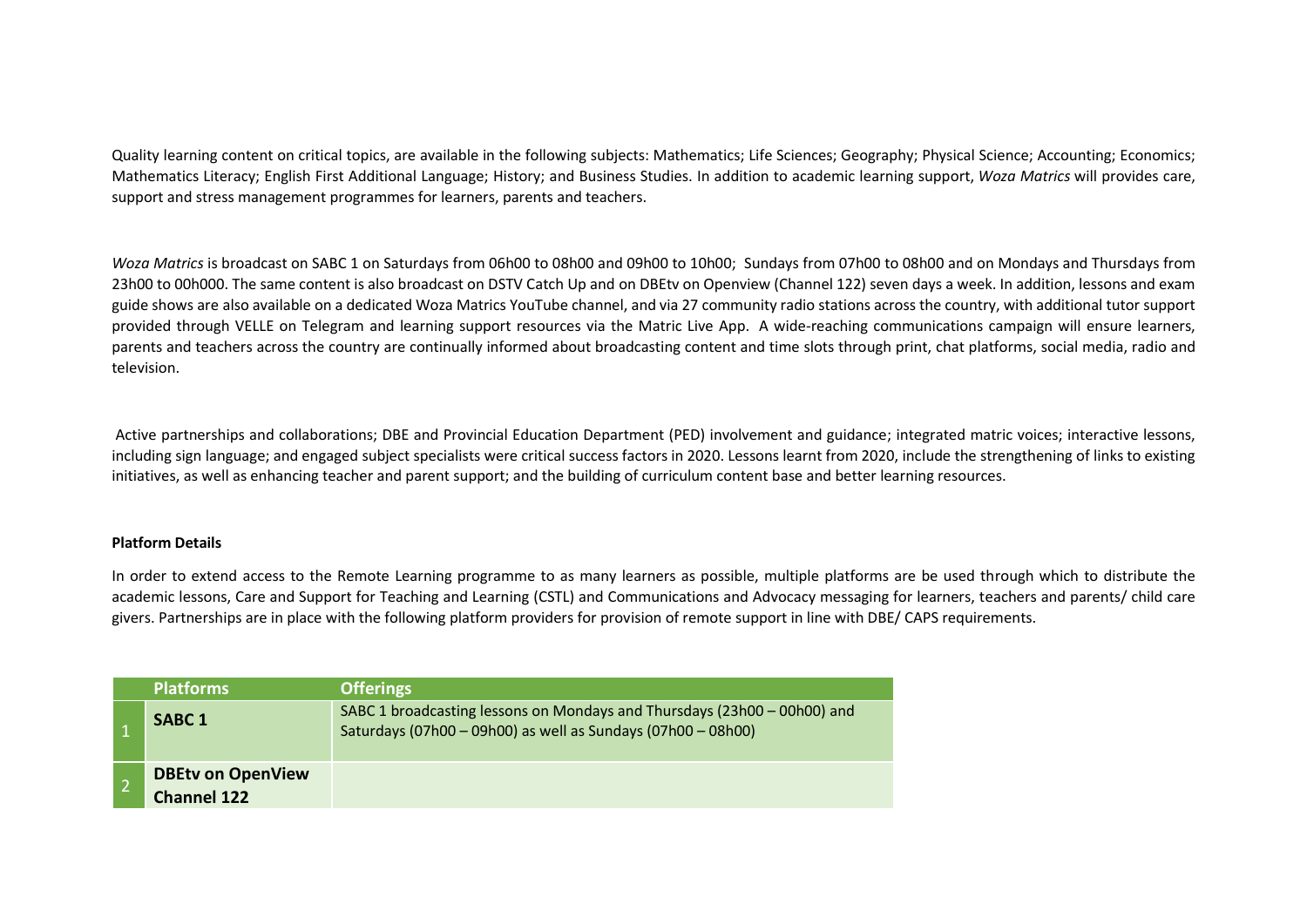|                |                                  | To broadcast video lessons sourced and produced by the Remote Learning<br>programme on a dedicated channel 122 on OVHD platform                                                                                                                                                                                                                                                                              |
|----------------|----------------------------------|--------------------------------------------------------------------------------------------------------------------------------------------------------------------------------------------------------------------------------------------------------------------------------------------------------------------------------------------------------------------------------------------------------------|
| 3              | <b>DSTV Catch Up</b>             | DStv Catch Up (TV, web and mobile App) allows learners to access all lessons<br>broadcast on the DBETy Channel 122 on OVHD and SABC 1 on an on-demand<br>basis                                                                                                                                                                                                                                               |
| $\overline{4}$ | <b>Matric Live Mobile</b><br>App | Matric Live App supports over 16 subjects for the Grades 10 - 12 learners. Learners<br>can download the App from the Google Store and register to be able to access lessons<br>in their choice of subjects. In addition they can participate in quizzes and do mock<br>examinations based on DBE past exam papers<br>Download from your app store on all android devices<br>Support for Grades 10, 11 and 12 |
|                | <b>DBE Cloud</b>                 | A wide range of resources for learners, teachers and parents<br>Available at www.dbecloud.org.za                                                                                                                                                                                                                                                                                                             |
| 5              | <b>VELLE Chat Platform</b>       | VELLE provides learners with access to its Telegram-based chat platform (Velle<br>News) on which they can access support from facilitators who will be on hand.<br>SMS Woza to 43366 - follow the link on the reply SMS<br>You can also go to www.velle.co.za and register<br>If you don't have Telegram, the link will prompt you to download                                                               |
| 6              | <b>WhatsApp line</b>             | Learners can submit questions or send voice notes to this dedicated<br>number - 061 505 3023 - should they need more information or have a<br>subject related question and a designated subject specialist will<br>respond to their question                                                                                                                                                                 |